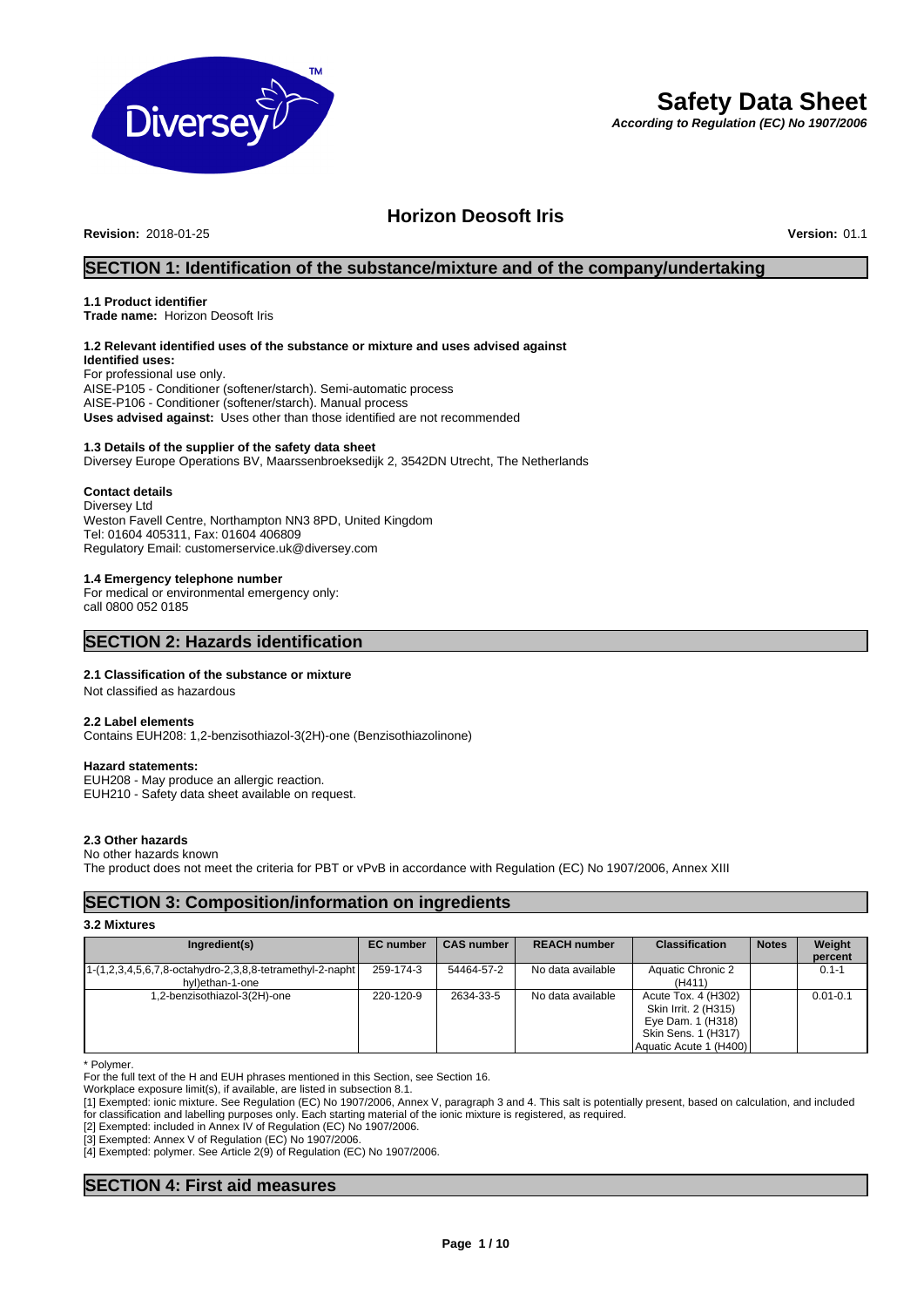| 4.1 Description of first aid measures                           |                                                                                                                         |
|-----------------------------------------------------------------|-------------------------------------------------------------------------------------------------------------------------|
| Inhalation:                                                     | Get medical attention or advice if you feel unwell.                                                                     |
| <b>Skin contact:</b>                                            | Wash skin with plenty of lukewarm, gently flowing water. If skin irritation occurs: Get medical advice<br>or attention. |
| Eye contact:                                                    | Rinse cautiously with water for several minutes. If irritation occurs and persists, get medical<br>attention.           |
| Ingestion:                                                      | Rinse mouth. Immediately drink 1 glass of water. Get medical attention or advice if you feel unwell.                    |
| Self-protection of first aider:                                 | Consider personal protective equipment as indicated in subsection 8.2.                                                  |
| 4.2 Most important symptoms and effects, both acute and delayed |                                                                                                                         |

**Inhalation:** No known effects or symptoms in normal use.<br> **Skin contact:** No known effects or symptoms in normal use. No known effects or symptoms in normal use. **Eye contact:** No known effects or symptoms in normal use. **Ingestion:** No known effects or symptoms in normal use.

#### **4.3 Indication of any immediate medical attention and special treatment needed**

No information available on clinical testing and medical monitoring. Specific toxicological information on substances, if available, can be found in section 11.

### **SECTION 5: Firefighting measures**

#### **5.1 Extinguishing media**

Carbon dioxide. Dry powder. Water spray jet. Fight larger fires with water spray jet or alcohol-resistant foam.

#### **5.2 Special hazards arising from the substance or mixture**

No special hazards known.

### **5.3 Advice for firefighters**

As in any fire, wear self contained breathing apparatus and suitable protective clothing including gloves and eye/face protection.

### **SECTION 6: Accidental release measures**

#### **6.1 Personal precautions, protective equipment and emergency procedures**

No special measures required.

#### **6.2 Environmental precautions**

Do not allow to enter drainage system, surface or ground water. Dilute with plenty of water.

#### **6.3 Methods and material for containment and cleaning up**

Absorb with liquid-binding material (sand, diatomite, universal binders, sawdust).

#### **6.4 Reference to other sections**

For personal protective equipment see subsection 8.2. For disposal considerations see section 13.

### **SECTION 7: Handling and storage**

#### **7.1 Precautions for safe handling**

**Measures to prevent fire and explosions:**

No special precautions required.

#### **Measures required to protect the environment:**

For environmental exposure controls see subsection 8.2.

#### **Advices on general occupational hygiene:**

Handle in accordance with good industrial hygiene and safety practice. Keep away from food, drink and animal feeding stuffs. Do not mix with other products unless adviced by Diversey.

#### **7.2 Conditions for safe storage, including any incompatibilities**

Store in accordance with local and national regulations. Keep only in original container. For conditions to avoid see subsection 10.4. For incompatible materials see subsection 10.5.

#### **7.3 Specific end use(s)**

No specific advice for end use available.

### **SECTION 8: Exposure controls/personal protection**

#### **8.1 Control parameters Workplace exposure limits**

Air limit values, if available: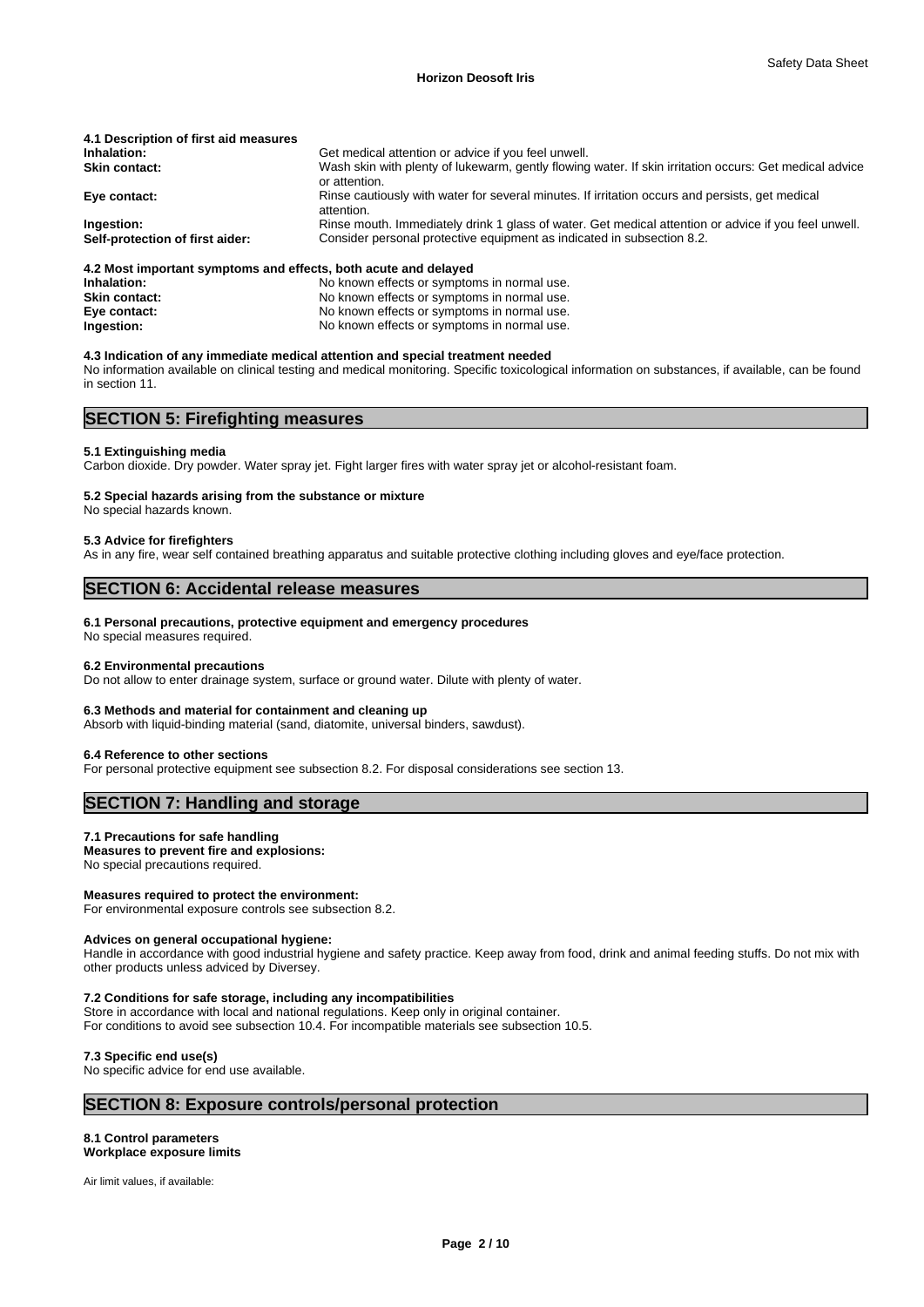#### Biological limit values, if available:

Recommended monitoring procedures, if available:

Additional exposure limits under the conditions of use, if available:

#### **DNEL/DMEL and PNEC values**

**Human exposure** DNEL oral exposure - Consumer (mg/kg bw)

| Ingredient(s)                                                       | <b>Short term - Local</b><br>effects | <b>Short term - Systemic I</b><br>effects | Long term - Local<br>effects | I Long term - Systemic I<br>effects |
|---------------------------------------------------------------------|--------------------------------------|-------------------------------------------|------------------------------|-------------------------------------|
| $1-(1,2,3,4,5,6,7,8-octahydro-2,3,8,8-tetramethyl-2-naphthylletha)$ | No data available                    | No data available                         | No data available            | No data available                   |
| n-1-one                                                             |                                      |                                           |                              |                                     |
| 1,2-benzisothiazol-3(2H)-one                                        |                                      |                                           |                              |                                     |

#### DNEL dermal exposure - Worker

| Ingredient(s)                                                      | <b>Short term - Local</b><br>effects | <b>Short term - Systemicl</b><br>effects (ma/ka bw) | Long term - Local<br>effects | <b>I Long term - Systemic I</b><br>effects (mg/kg bw) |
|--------------------------------------------------------------------|--------------------------------------|-----------------------------------------------------|------------------------------|-------------------------------------------------------|
| $1-(1,2,3,4,5,6,7,8-octahydro-2,3,8,8-tetramethyl-2-naphthyl)etha$ | No data available                    | No data available                                   | No data available            | No data available                                     |
| n-1-one                                                            |                                      |                                                     |                              |                                                       |
| .2-benzisothiazol-3(2H)-one                                        |                                      |                                                     |                              |                                                       |

DNEL dermal exposure - Consumer

| Ingredient(s)                                                       | <b>Short term - Local</b><br>effects | <b>IShort term - Systemic I</b><br>effects (ma/ka bw) | Long term - Local<br>effects | I Long term - Systemic I<br>effects (mg/kg bw) |
|---------------------------------------------------------------------|--------------------------------------|-------------------------------------------------------|------------------------------|------------------------------------------------|
| $1-(1,2,3,4,5,6,7,8-octahydro-2,3,8,8-tetramethyl-2-naphthylletha)$ | No data available                    | No data available                                     | No data available            | No data available                              |
| n-1-one                                                             |                                      |                                                       |                              |                                                |
| 1,2-benzisothiazol-3(2H)-one                                        |                                      |                                                       |                              |                                                |

#### DNEL inhalatory exposure - Worker (mg/m<sup>3</sup>)  $)$

| Ingredient(s)                                                                     | <b>Short term - Local</b> | Short term - Systemic | Long term - Local | Long term - Systemic |
|-----------------------------------------------------------------------------------|---------------------------|-----------------------|-------------------|----------------------|
|                                                                                   | effects                   | effects               | effects           | effects              |
| $1-(1,2,3,4,5,6,7,8\text{-octahydro-2},3,8,8\text{-tetramethyl-2-naphthyl})$ etha | No data available         | No data available     | No data available | No data available    |
| n-1-one                                                                           |                           |                       |                   |                      |
| .2-benzisothiazol-3(2H)-one                                                       |                           |                       |                   |                      |

DNEL inhalatory exposure - Consumer (mg/m<sup>3</sup>  $)$ 

| Ingredient(s)                                                                     | <b>Short term - Local</b> | Short term - Systemic | Long term - Local | Long term - Systemic |
|-----------------------------------------------------------------------------------|---------------------------|-----------------------|-------------------|----------------------|
|                                                                                   | effects                   | effects               | effects           | effects              |
| $1-(1,2,3,4,5,6,7,8-\text{octahydro-2},3,8,8-\text{tetramethyl-2-naphthyl})$ etha | No data available         | No data available     | No data available | No data available    |
| n-1-one                                                                           |                           |                       |                   |                      |
| .2-benzisothiazol-3(2H)-one                                                       |                           |                       |                   |                      |

### **Environmental exposure**

| Environmental exposure - PNEC                                                                |                   |                                                      |                     |                                  |
|----------------------------------------------------------------------------------------------|-------------------|------------------------------------------------------|---------------------|----------------------------------|
| Ingredient(s)                                                                                | (mg/l)            | Surface water, fresh Surface water, marine<br>(mg/l) | Intermittent (mg/l) | Sewage treatment<br>plant (mg/l) |
| $1-(1,2,3,4,5,6,7,8-\text{octahydro-2},3,8,8-\text{tetramethyl-2-naphthyl})$ etha<br>n-1-one | No data available | No data available                                    | No data available   | No data available                |
| 1,2-benzisothiazol-3(2H)-one                                                                 |                   |                                                      |                     |                                  |

Environmental exposure - PNEC, continued

| Ingredient(s)                                                                                | l Sediment. freshwater l<br>(mg/kg) | Sediment, marine<br>(mg/kg) | Soil (mg/kg)      | Air ( $mg/m3$ )   |
|----------------------------------------------------------------------------------------------|-------------------------------------|-----------------------------|-------------------|-------------------|
| $1-(1,2,3,4,5,6,7,8-\text{octahydro-2},3,8,8-\text{tetramethyl-2-naphthyl})$ etha<br>n-1-one | No data available                   | No data available           | No data available | No data available |
| 1,2-benzisothiazol-3(2H)-one                                                                 |                                     |                             |                   |                   |

### **8.2 Exposure controls**

*The following information applies for the uses indicated in subsection 1.2 of the Safety Data Sheet. If available, please refer to the product information sheet for application and handling instructions. Normal use conditions are assumed for this section.*

*Recommended safety measures for handling the undiluted product: Covering activities such as filling and transfer of product to application equipment, flasks or buckets*

| Appropriate engineering controls:    | No special requirements under normal use conditions.                                       |
|--------------------------------------|--------------------------------------------------------------------------------------------|
| Appropriate organisational controls: | Avoid direct contact and/or splashes where possible. Train personnel.                      |
| Personal protective equipment        |                                                                                            |
|                                      |                                                                                            |
| Eye / face protection:               | Safety glasses are not normally required. However, their use is recommended in those cases |
|                                      | where splashes may occur when handling the product (EN 166).                               |
| Hand protection:                     | No special requirements under normal use conditions.                                       |
| <b>Body protection:</b>              | No special requirements under normal use conditions.                                       |
|                                      |                                                                                            |
| <b>Respiratory protection:</b>       | No special requirements under normal use conditions.                                       |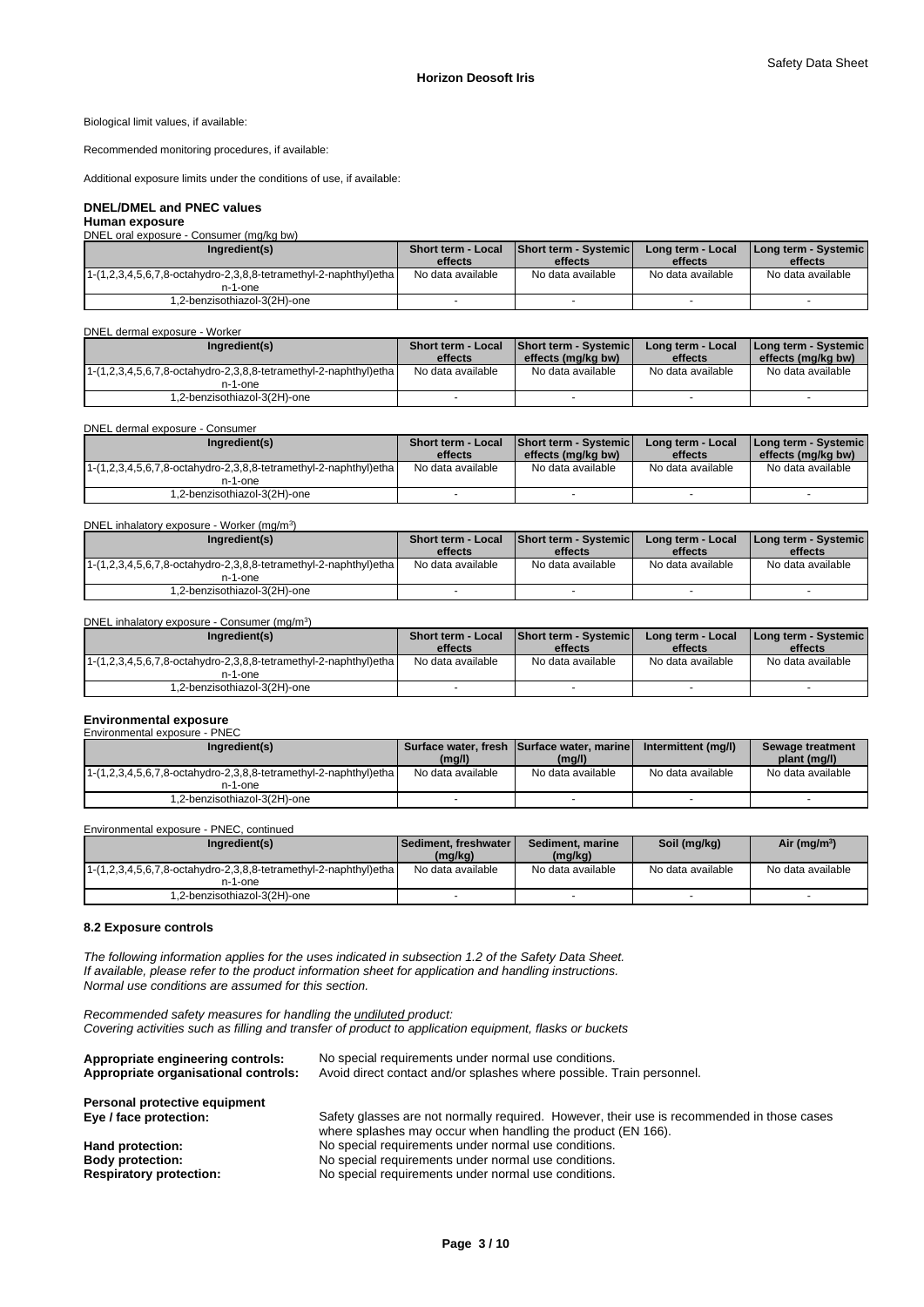**Environmental exposure controls:** No special requirements under normal use conditions.

*Recommended safety measures for handling the diluted product:*

**Recommended maximum concentration (%):** 0.33

| Appropriate engineering controls:<br>Appropriate organisational controls: | No special requirements under normal use conditions.<br>No special requirements under normal use conditions. |
|---------------------------------------------------------------------------|--------------------------------------------------------------------------------------------------------------|
| Personal protective equipment                                             |                                                                                                              |
| Eye / face protection:                                                    | No special requirements under normal use conditions.                                                         |
| Hand protection:                                                          | No special requirements under normal use conditions.                                                         |
| <b>Body protection:</b>                                                   | No special requirements under normal use conditions.                                                         |
| <b>Respiratory protection:</b>                                            | No special requirements under normal use conditions.                                                         |
| <b>Environmental exposure controls:</b>                                   | No special requirements under normal use conditions.                                                         |

### **SECTION 9: Physical and chemical properties**

**9.1 Information on basic physical and chemical properties Information in this section refers to the product, unless it is specifically stated that substance data is listed**

**Physical State: Liquid Colour:** Opaque, Green **Odour:** Product specific **Odour threshold:** Not applicable  $pH: ~ 3$  (neat) **Melting point/freezing point (°C):** Not determined Not relevant to classification of this product **Initial boiling point and boiling range (°C):** Not determined

Substance data, boiling point

| Ingredient(s)                                                           | Value<br>$10^{\circ}$<br>w | <b>Method</b> | Atmospheric pressure<br>(hPa) |  |
|-------------------------------------------------------------------------|----------------------------|---------------|-------------------------------|--|
| 1-(1,2,3,4,5,6,7,8-octahydro-2,3,8,8-tetramethyl-2-naphthyl)ethan-1-one | No data available          |               |                               |  |
| .2-benzisothiazol-3(2H)-one                                             | No data available          |               |                               |  |

**Method / remark**

**Method / remark**

**Method / remark**

**Method / remark**

*( UN Manual of Tests and Criteria, section 32, L.2 )* **Flash point (°C):** Not applicable. **Sustained combustion:** Not applicable. **Evaporation rate:** Not determined **Flammability (solid, gas):** Not determined **Upper/lower flammability limit (%):** Not determined

Substance data, flammability or explosive limits, if available:

### **Vapour pressure:** Not determined

Substance data, vapour pressure **Ingredient(s) Value Value Method (Pa)**<br>No data available **Temperature (°C)** 1-(1,2,3,4,5,6,7,8-octahydro-2,3,8,8-tetramethyl-2-naphthyl)ethan-1-one 1.2-benzisothiazol-3(2H)-one No data available

**Solubility in / Miscibility with Water:** Fully miscible **Vapour density:** Not determined **Relative density:** ≈1.00(20°C)

| Substance data, solubility in water                                     |                   |               |                     |
|-------------------------------------------------------------------------|-------------------|---------------|---------------------|
| Ingredient(s)                                                           | Value<br>(g/l)    | <b>Method</b> | Temperature<br>(°C) |
| 1-(1,2,3,4,5,6,7,8-octahydro-2,3,8,8-tetramethyl-2-naphthyl)ethan-1-one | No data available |               |                     |
| 1,2-benzisothiazol-3(2H)-one                                            | No data available |               |                     |

Substance data, partition coefficient n-octanol/water (log Kow): see subsection 12.3

**Decomposition temperature:** Not applicable. **Autoignition temperature:** Not determined **Viscosity:**  $\approx$  40 mPa.s (20 °C) **Explosive properties:** Not explosive.

**Method / remark**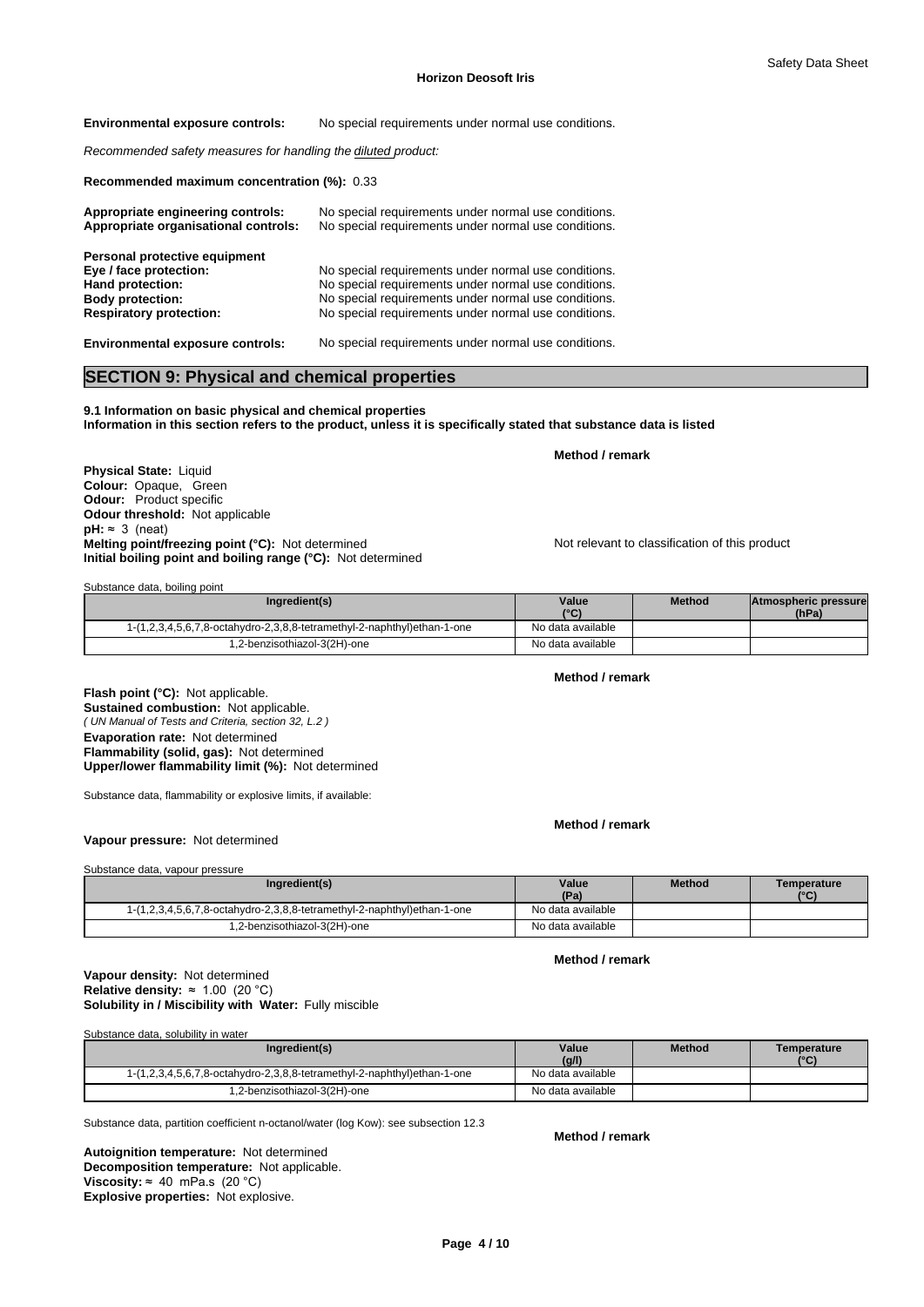**Oxidising properties:** Not oxidising.

9.2 Other information<br>Surface tension (N/m): Not determined **Corrosion to metals:** Not corrosive

Substance data, dissociation constant, if available:

### **SECTION 10: Stability and reactivity**

### **10.1 Reactivity**

No reactivity hazards known under normal storage and use conditions.

#### **10.2 Chemical stability**

Stable under normal storage and use conditions.

#### **10.3 Possibility of hazardous reactions**

No hazardous reactions known under normal storage and use conditions.

#### **10.4 Conditions to avoid**

None known under normal storage and use conditions.

#### **10.5 Incompatible materials**

Reacts with alkali.

#### **10.6 Hazardous decomposition products**

None known under normal storage and use conditions.

## **SECTION 11: Toxicological information**

#### **11.1 Information on toxicological effects**

No data is available on the mixture.

Substance data, where relevant and available, are listed below:.

#### **Acute toxicity**

| Acute oral toxicity                                                     |           |                      |                |               |                             |
|-------------------------------------------------------------------------|-----------|----------------------|----------------|---------------|-----------------------------|
| Ingredient(s)                                                           | Endpoint  | Value<br>(mg/kg)     | <b>Species</b> | <b>Method</b> | <b>Exposure</b><br>time (h) |
| 1-(1,2,3,4,5,6,7,8-octahydro-2,3,8,8-tetramethyl-2-naphthyl)ethan-1-one |           | No data<br>available |                |               |                             |
| .2-benzisothiazol-3(2H)-one                                             | $LD_{50}$ | 2000 <               | Rat            |               |                             |

Acute dermal toxicity

| Ingredient(s)                                                           | <b>Endpoint</b> | Value<br>(mg/kg)     | Species | <b>Method</b>     | <b>Exposure</b><br>time (h) |  |
|-------------------------------------------------------------------------|-----------------|----------------------|---------|-------------------|-----------------------------|--|
| 1-(1,2,3,4,5,6,7,8-octahydro-2,3,8,8-tetramethyl-2-naphthyl)ethan-1-one |                 | No data<br>available |         |                   |                             |  |
| .2-benzisothiazol-3(2H)-one                                             | $LD_{50}$       | 2000                 | Rat     | OECD 402 (EU B.3) |                             |  |

Acute inhalative toxicity

| Ingredient(s)                                                           | <b>Endpoint</b> | Value<br>(mq/l)      | <b>Species</b> | <b>Method</b> | <b>Exposure</b><br>time (h) |  |
|-------------------------------------------------------------------------|-----------------|----------------------|----------------|---------------|-----------------------------|--|
| 1-(1,2,3,4,5,6,7,8-octahydro-2,3,8,8-tetramethyl-2-naphthyl)ethan-1-one |                 | No data<br>available |                |               |                             |  |
| .2-benzisothiazol-3(2H)-one                                             |                 | No data<br>available |                |               |                             |  |

#### **Irritation and corrosivity** Skin irritation and corrosivity

| Ingredient(s)                                                                            | Result            | <b>Species</b> | <b>Method</b> | <b>Exposure time</b> |
|------------------------------------------------------------------------------------------|-------------------|----------------|---------------|----------------------|
| $1-(1,2,3,4,5,6,7,8\text{-octahydro-2},3,8,8\text{-tetramethyl-2-naphthyl)}$ ethan-1-one | No data available |                |               |                      |
| .2-benzisothiazol-3(2H)-one                                                              | Corrosive         |                |               |                      |

Eye irritation and corrosivity

| Ingredient(s)                                                                            | Result            | <b>Species</b> | <b>Method</b> | Exposure time |
|------------------------------------------------------------------------------------------|-------------------|----------------|---------------|---------------|
| $1-(1,2,3,4,5,6,7,8\text{-octahydro-2},3,8,8\text{-tetramethyl-2-naphthyl)}$ ethan-1-one | No data available |                |               |               |
| 1,2-benzisothiazol-3(2H)-one                                                             | No data available |                |               |               |

Not relevant to classification of this product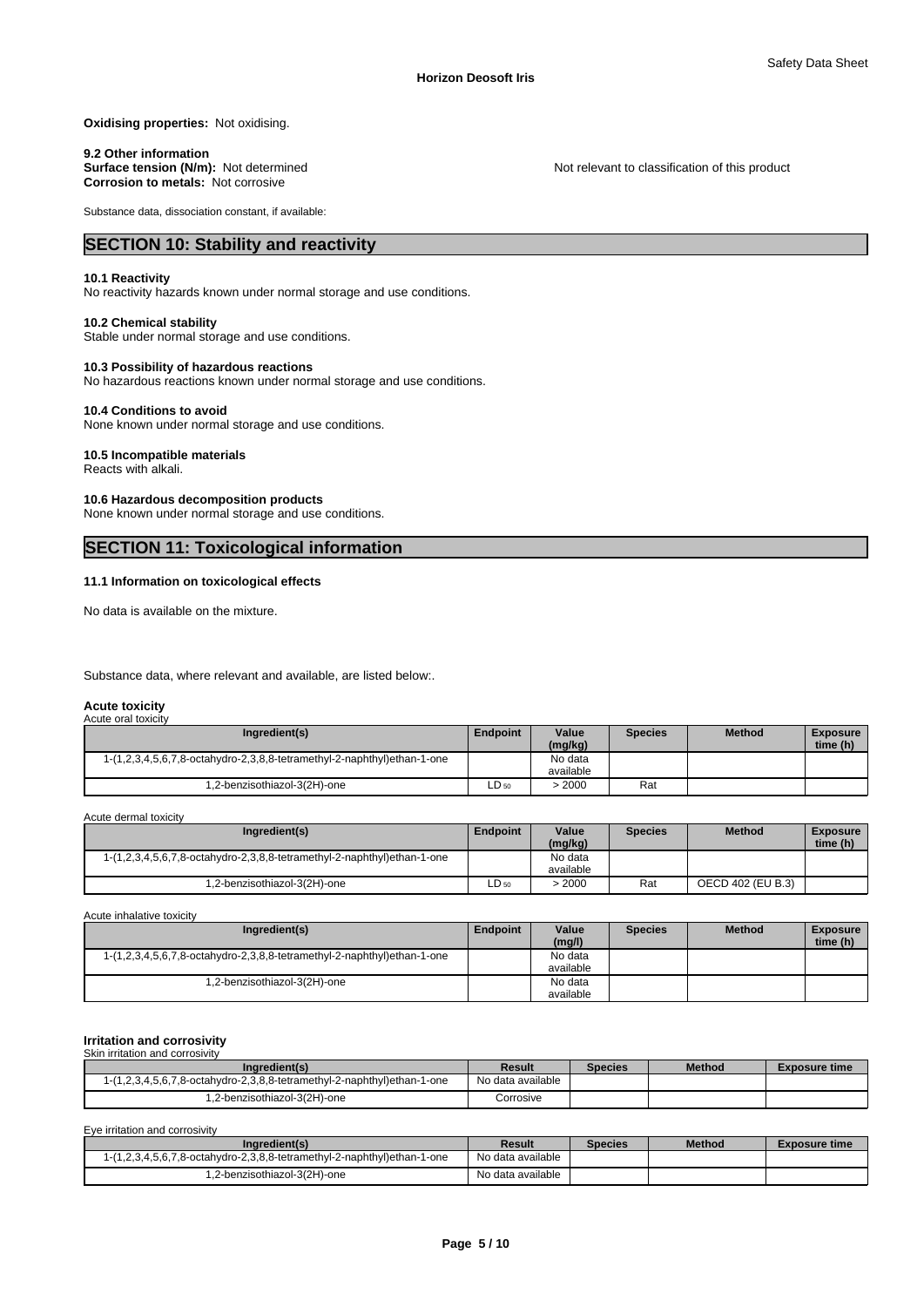### **Horizon Deosoft Iris**

#### Respiratory tract irritation and corrosivity

| Ingredient(s)                                                        | Result            | Species | <b>Method</b> | <b>Exposure time</b> |
|----------------------------------------------------------------------|-------------------|---------|---------------|----------------------|
| 1,2,3,4,5,6,7,8-octahydro-2,3,8,8-tetramethyl-2-naphthyl)ethan-1-one | No data available |         |               |                      |
| .2-benzisothiazol-3(2H)-one                                          | No data available |         |               |                      |

# **Sensitisation**

| <b>UUIIDINDUNUI</b>                                                        |                   |                |               |                          |
|----------------------------------------------------------------------------|-------------------|----------------|---------------|--------------------------|
| Sensitisation by skin contact                                              |                   |                |               |                          |
| (Ingredient(s)                                                             | Result            | <b>Species</b> | <b>Method</b> | <b>Exposure time (h)</b> |
| $1-(1,2,3,4,5,6,7,8$ -octahydro-2,3,8,8-tetramethyl-2-naphthyl)ethan-1-one | No data available |                |               |                          |
| 1,2-benzisothiazol-3(2H)-one                                               | Sensitising       | Guinea pig     |               |                          |

#### Sensitisation by inhalation

| Ingredient(s)                                                           | Result            | <b>Species</b> | <b>Method</b> | <b>Exposure time</b> |
|-------------------------------------------------------------------------|-------------------|----------------|---------------|----------------------|
| 1-(1,2,3,4,5,6,7,8-octahydro-2,3,8,8-tetramethyl-2-naphthyl)ethan-1-one | No data available |                |               |                      |
| .2-benzisothiazol-3(2H)-one                                             | No data available |                |               |                      |

# **CMR effects (carcinogenicity, mutagenicity and toxicity for reproduction)** Mutagenicity

| Ingredient(s)                                                                       | <b>Result (in-vitro)</b>                                              | <b>Method</b><br>(in-vitro) | <b>Result (in-vivo)</b> | <b>Method</b><br>(in-vivo) |
|-------------------------------------------------------------------------------------|-----------------------------------------------------------------------|-----------------------------|-------------------------|----------------------------|
| $1-(1,2,3,4,5,6,7,8-\text{octahydro-2},3,8,8-\text{tetramethyl-NO data available})$ |                                                                       |                             | No data available       |                            |
| 2-naphthyl)ethan-1-one                                                              |                                                                       |                             |                         |                            |
| .2-benzisothiazol-3(2H)-one                                                         | No evidence for mutagenicity, negative (OECD 471 (EUNo data available |                             |                         |                            |
|                                                                                     | ltest results                                                         | B.12/13                     |                         |                            |

### **Carcinogenicity**

| ingredient(s)                                                        | <b>Effect</b>     |
|----------------------------------------------------------------------|-------------------|
| 1,2,3,4,5,6,7,8-octahydro-2,3,8,8-tetramethyl-2-naphthyl)ethan-1-one | No data available |
| 1,2-benzisothiazol-3(2H)-one                                         | No data available |

#### Toxicity for reproduction

| Ingredient(s)                                                                            | <b>Endpoint</b> | <b>Specific effect</b> | Value<br>$\left \frac{\text{mg}}{\text{kg}}\right $ (mg/kg bw/d) | <b>Species</b> | <b>Method</b> | <b>Exposure</b><br>time | <b>Remarks and other effects</b><br>reported |
|------------------------------------------------------------------------------------------|-----------------|------------------------|------------------------------------------------------------------|----------------|---------------|-------------------------|----------------------------------------------|
| $1-(1,2,3,4,5,6,7,8\text{-octah})$<br>ydro-2,3,8,8-tetramethyl<br>-2-naphthyl)ethan-1-on |                 |                        | No data<br>available                                             |                |               |                         |                                              |
| 1,2-benzisothiazol-3(2H<br>-one                                                          |                 |                        | No data<br>available                                             |                |               |                         |                                              |

# **Repeated dose toxicity** Sub-acute or sub-chronic oral toxicity

| Ingredient(s)                                               | Endpoint | Value        | <b>Species</b> | <b>Method</b> |                    | <b>Exposure   Specific effects and organs  </b> |
|-------------------------------------------------------------|----------|--------------|----------------|---------------|--------------------|-------------------------------------------------|
|                                                             |          | (mg/kg bw/d) |                |               | $ time$ (days) $ $ | affected                                        |
| $1-(1,2,3,4,5,6,7,8-octahydro-2,3,8,8-tetramethyl-2-napht)$ |          | No data      |                |               |                    |                                                 |
| hyl)ethan-1-one                                             |          | available    |                |               |                    |                                                 |
| .2-benzisothiazol-3(2H)-one                                 |          | No data      |                |               |                    |                                                 |
|                                                             |          | available    |                |               |                    |                                                 |

### Sub-chronic dermal toxicity

| Ingredient(s)                                              | <b>Endpoint</b> | Value        | <b>Species</b> | <b>Method</b> | <b>Exposure Specific effects and organs I</b> |          |
|------------------------------------------------------------|-----------------|--------------|----------------|---------------|-----------------------------------------------|----------|
|                                                            |                 | (mg/kg bw/d) |                |               | $ time$ (days) $ $                            | affected |
| [1-(1,2,3,4,5,6,7,8-octahydro-2,3,8,8-tetramethyl-2-napht] |                 | No data      |                |               |                                               |          |
| hyl)ethan-1-one                                            |                 | available    |                |               |                                               |          |
| .2-benzisothiazol-3(2H)-one                                |                 | No data      |                |               |                                               |          |
|                                                            |                 | available    |                |               |                                               |          |

Sub-chronic inhalation toxicity

| Ingredient(s)                                               | <b>Endpoint</b> | Value        | <b>Species</b> | <b>Method</b> |             | <b>Exposure Specific effects and organs</b> |
|-------------------------------------------------------------|-----------------|--------------|----------------|---------------|-------------|---------------------------------------------|
|                                                             |                 | (mg/kg bw/d) |                |               | time (days) | affected                                    |
| $1-(1,2,3,4,5,6,7,8-octahydro-2,3,8,8-tetramethyl-2-napht)$ |                 | No data      |                |               |             |                                             |
| hyl)ethan-1-one                                             |                 | available    |                |               |             |                                             |
| .2-benzisothiazol-3(2H)-one                                 |                 | No data      |                |               |             |                                             |
|                                                             |                 | available    |                |               |             |                                             |

#### Chronic toxicity

| Ingredient(s)                      | <b>Exposure</b> | Endpoint | Value                                                   | <b>Species</b> | <b>Method</b> | <b>Exposure</b> | Specific effects and | <b>Remark</b> |
|------------------------------------|-----------------|----------|---------------------------------------------------------|----------------|---------------|-----------------|----------------------|---------------|
|                                    | route           |          | $\left \frac{\text{mg}}{\text{kg}}\right $ (mg/kg bw/d) |                |               | time            | organs affected      |               |
| $1-(1,2,3,4,5,6,7,8\text{-octah})$ |                 |          | No data                                                 |                |               |                 |                      |               |
| ydro-2,3,8,8-tetramethyl           |                 |          | available                                               |                |               |                 |                      |               |
| -2-naphthyl)ethan-1-on             |                 |          |                                                         |                |               |                 |                      |               |
|                                    |                 |          |                                                         |                |               |                 |                      |               |
| 1,2-benzisothiazol-3(2H            |                 |          | No data                                                 |                |               |                 |                      |               |
| -one                               |                 |          | available                                               |                |               |                 |                      |               |

### STOT-single exposure

| ingredient(s)                                                           | Affected organ(s) |
|-------------------------------------------------------------------------|-------------------|
| 1-(1,2,3,4,5,6,7,8-octahydro-2,3,8,8-tetramethyl-2-naphthyl)ethan-1-one | No data available |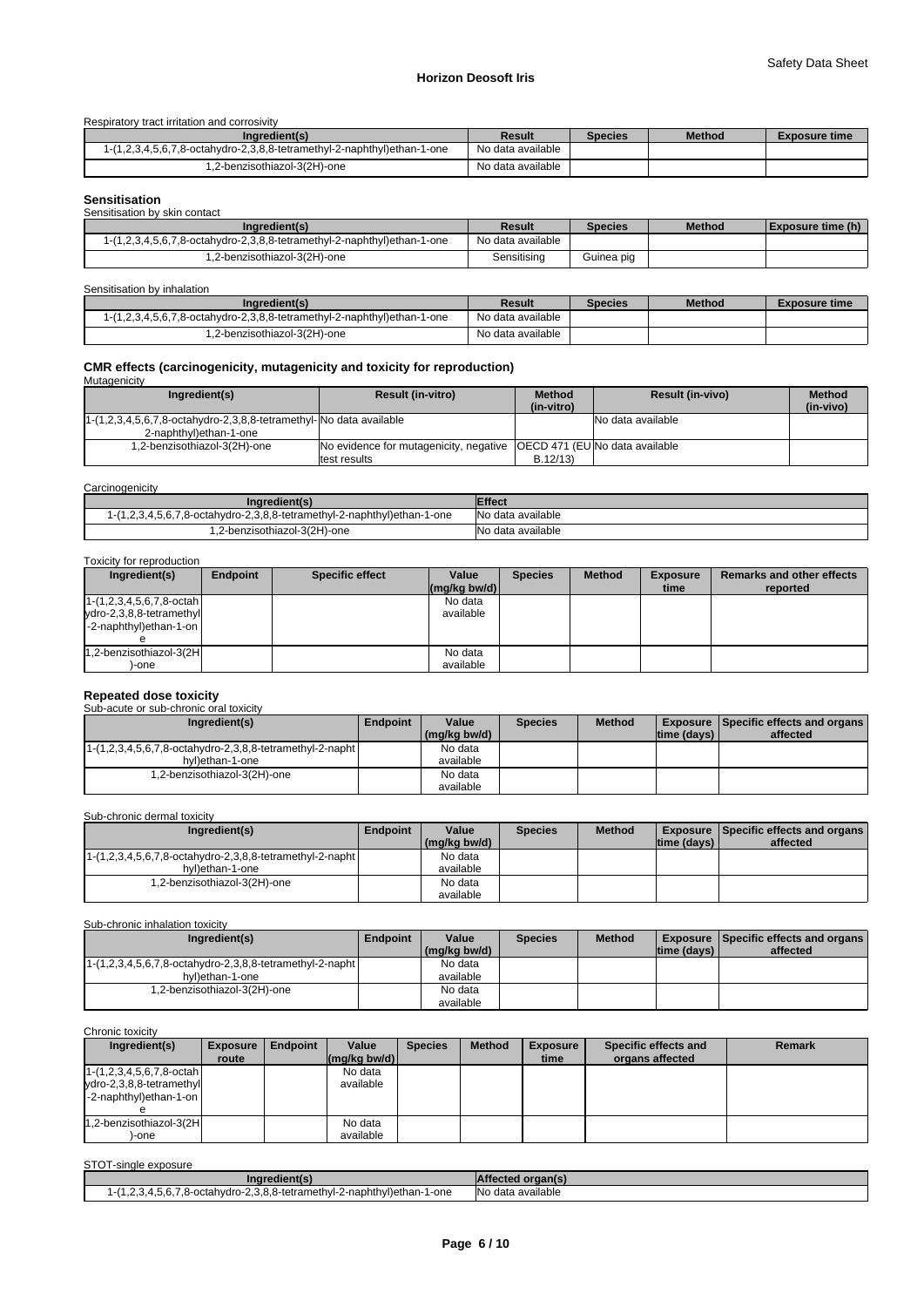| -one<br>$\cdots$<br>.<br><br>.<br>.<br>$\sim$ $\sim$ | available.<br>. |
|------------------------------------------------------|-----------------|
|                                                      |                 |

#### STOT-repeated exposure

| Ingredient(s)                                                                          | <b>Affected organ(s)</b> |
|----------------------------------------------------------------------------------------|--------------------------|
| $(1,2,3,4,5,6,7,8\text{-octahydro-2},3,8,8\text{-tetramethyl-2-naphthyl})$ ethan-1-one | No data available        |
| 1.2-benzisothiazol-3(2H)-one                                                           | No data available        |

### **Aspiration hazard**

Substances with an aspiration hazard (H304), if any, are listed in section 3. If relevant, see section 9 for dynamic viscosity and relative density of the product.

### **Potential adverse health effects and symptoms**

Effects and symptoms related to the product, if any, are listed in subsection 4.2.

## **SECTION 12: Ecological information**

#### **12.1 Toxicity**

No data is available on the mixture.

Substance data, where relevant and available, are listed below:

#### **Aquatic short-term toxicity** Aquatic short-term toxicity - fish

| Ingredient(s)                                                           | <b>Endpoint</b> | Value<br>(mg/l) | <b>Species</b> | <b>Method</b> | <b>Exposure</b><br>time (h) |
|-------------------------------------------------------------------------|-----------------|-----------------|----------------|---------------|-----------------------------|
| 1-(1,2,3,4,5,6,7,8-octahydro-2,3,8,8-tetramethyl-2-naphthyl)ethan-1-one |                 | No data         |                |               |                             |
|                                                                         |                 | available       |                |               |                             |
| 1,2-benzisothiazol-3(2H)-one                                            |                 | No data         |                |               |                             |
|                                                                         |                 | available       |                |               |                             |

#### Aquatic short-term toxicity - crustacea

| Ingredient(s)                                                           | <b>Endpoint</b> | Value<br>(mg/l) | <b>Species</b> | <b>Method</b> | <b>Exposure</b><br>time (h) |  |
|-------------------------------------------------------------------------|-----------------|-----------------|----------------|---------------|-----------------------------|--|
| 1-(1,2,3,4,5,6,7,8-octahydro-2,3,8,8-tetramethyl-2-naphthyl)ethan-1-one |                 | No data         |                |               |                             |  |
|                                                                         |                 | available       |                |               |                             |  |
| .2-benzisothiazol-3(2H)-one                                             |                 | No data         |                |               |                             |  |
|                                                                         |                 | available       |                |               |                             |  |

| Aquatic short-term toxicity - algae                                     |          |                 |                |               |                             |
|-------------------------------------------------------------------------|----------|-----------------|----------------|---------------|-----------------------------|
| Ingredient(s)                                                           | Endpoint | Value<br>(mg/l) | <b>Species</b> | <b>Method</b> | <b>Exposure</b><br>time (h) |
| 1-(1,2,3,4,5,6,7,8-octahydro-2,3,8,8-tetramethyl-2-naphthyl)ethan-1-one |          | No data         |                |               |                             |
|                                                                         |          | available       |                |               |                             |
| .2-benzisothiazol-3(2H)-one                                             |          | No data         |                |               |                             |
|                                                                         |          | available       |                |               |                             |

| Aquatic short-term toxicity - marine species                            |          |                      |                |               |                                 |
|-------------------------------------------------------------------------|----------|----------------------|----------------|---------------|---------------------------------|
| Ingredient(s)                                                           | Endpoint | Value<br>(mg/l)      | <b>Species</b> | <b>Method</b> | <b>Exposure</b><br> time (days) |
| 1-(1,2,3,4,5,6,7,8-octahydro-2,3,8,8-tetramethyl-2-naphthyl)ethan-1-one |          | No data<br>available |                |               |                                 |
| .2-benzisothiazol-3(2H)-one                                             |          | No data<br>available |                |               |                                 |

| Impact on sewage plants - toxicity to bacteria                          |                 |                      |                     |               |                         |  |  |  |
|-------------------------------------------------------------------------|-----------------|----------------------|---------------------|---------------|-------------------------|--|--|--|
| Ingredient(s)                                                           | <b>Endpoint</b> | Value<br>(mg/l)      | <b>Inoculum</b>     | <b>Method</b> | <b>Exposure</b><br>time |  |  |  |
| 1-(1,2,3,4,5,6,7,8-octahydro-2,3,8,8-tetramethyl-2-naphthyl)ethan-1-one |                 | No data<br>available |                     |               |                         |  |  |  |
| .2-benzisothiazol-3(2H)-one                                             | $EC_{20}$       | 3.3                  | Activated<br>sludge | OECD 209      | 3 hour(s)               |  |  |  |

### **Aquatic long-term toxicity**

| Aquatic long-term toxicity - fish                                         |          |           |                |               |                 |                         |
|---------------------------------------------------------------------------|----------|-----------|----------------|---------------|-----------------|-------------------------|
| Ingredient(s)                                                             | Endpoint | Value     | <b>Species</b> | <b>Method</b> | <b>Exposure</b> | <b>Effects observed</b> |
|                                                                           |          | (mq/l)    |                |               | time            |                         |
| $1-(1,2,3,4,5,6,7,8-\text{octahydro-2},3,8,8-\text{tetramethyl-2-napht})$ |          | No data   |                |               |                 |                         |
| hyl)ethan-1-one                                                           |          | available |                |               |                 |                         |
| 1.2-benzisothiazol-3(2H)-one                                              |          | No data   |                |               |                 |                         |
|                                                                           |          | available |                |               |                 |                         |

Aquatic long-term toxicity - crustacea

| Ingredient(s)                                                             | Endpoint | Value<br>(mg/l) | <b>Species</b> | <b>Method</b> | Exposure<br>time | <b>Effects observed</b> |
|---------------------------------------------------------------------------|----------|-----------------|----------------|---------------|------------------|-------------------------|
| $1-(1,2,3,4,5,6,7,8-\text{octahydro-2},3,8,8-\text{tetramethyl-2-napht})$ |          | No data         |                |               |                  |                         |
| hyl)ethan-1-one                                                           |          | available       |                |               |                  |                         |
| 1,2-benzisothiazol-3(2H)-one                                              |          | No data         |                |               |                  |                         |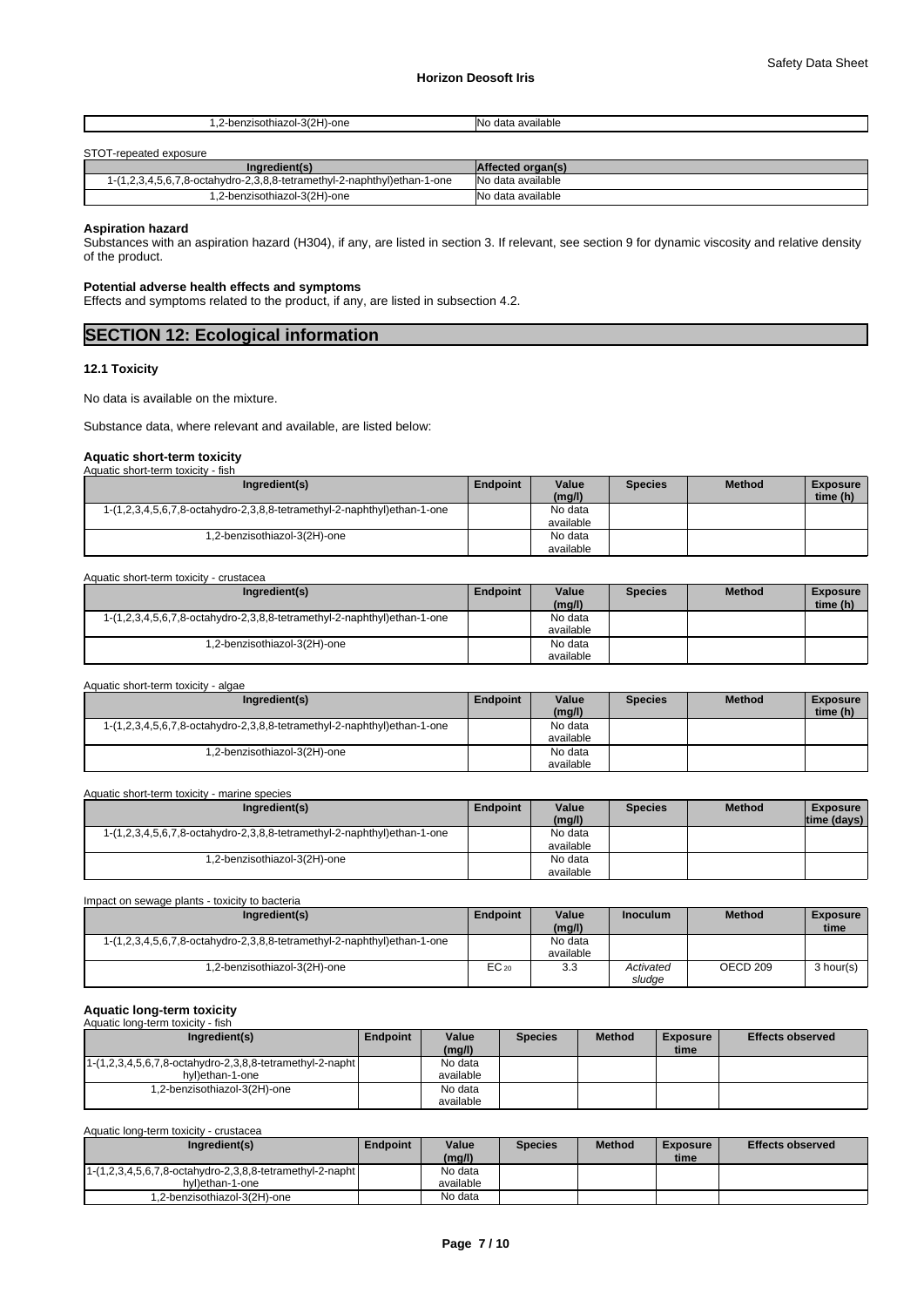|  | างร<br>'iable<br>. |  |  |
|--|--------------------|--|--|
|  |                    |  |  |

| Aquatic toxicity to other aquatic benthic organisms, including sediment-dwelling organisms, if available: |                 |           |                |               |                    |                         |
|-----------------------------------------------------------------------------------------------------------|-----------------|-----------|----------------|---------------|--------------------|-------------------------|
| Ingredient(s)                                                                                             | <b>Endpoint</b> | Value     | <b>Species</b> | <b>Method</b> | <b>Exposure</b>    | <b>Effects observed</b> |
|                                                                                                           |                 | (mg/kg dw |                |               | $ time$ (days) $ $ |                         |
|                                                                                                           |                 | sediment) |                |               |                    |                         |
| $1-(1,2,3,4,5,6,7,8-octahydro-2,3,8,8-tetramethyl-2-napht)$                                               |                 | No data   |                |               |                    |                         |
| hyl)ethan-1-one                                                                                           |                 | available |                |               |                    |                         |
| .2-benzisothiazol-3(2H)-one                                                                               |                 | No data   |                |               |                    |                         |
|                                                                                                           |                 | available |                |               |                    |                         |

**Terrestrial toxicity** Terrestrial toxicity - soil invertebrates, including earthworms, if available:

Terrestrial toxicity - plants, if available:

Terrestrial toxicity - birds, if available:

Terrestrial toxicity - beneficial insects, if available:

Terrestrial toxicity - soil bacteria, if available:

### **12.2 Persistence and degradability**

### **Abiotic degradation**

Abiotic degradation - photodegradation in air, if available:

Abiotic degradation - hydrolysis, if available:

Abiotic degradation - other processes, if available:

#### **Biodegradation**

|  | Ready biodegradability - aerobic conditions |  |
|--|---------------------------------------------|--|
|  |                                             |  |

| Ingredient(s)                                                                               | <b>Inoculum</b> | <b>Analytical</b><br>method | DT 50 | <b>Method</b>         | <b>Evaluation</b>          |
|---------------------------------------------------------------------------------------------|-----------------|-----------------------------|-------|-----------------------|----------------------------|
| $1-(1,2,3,4,5,6,7,8-\text{octahydro-2},3,8,8-\text{tetramethyl-2-nap})$<br>hthylethan-1-one |                 |                             |       |                       | Not readily biodegradable. |
| 1,2-benzisothiazol-3(2H)-one                                                                |                 |                             |       | Weight of<br>evidence | Not readily biodegradable. |

Ready biodegradability - anaerobic and marine conditions, if available:

#### Degradation in relevant environmental compartments, if available:

| Ingredient(s)                | l Medium & Tvpe  | Analvtical<br>method | <b>DT</b> 50 | <b>Method</b> | <b>Evaluation</b> |
|------------------------------|------------------|----------------------|--------------|---------------|-------------------|
| 1.2-benzisothiazol-3(2H)-one | Sewage treatment | Primary              | 90%          | OECD 303A     | Biodegradable     |
|                              | plant simulation | degradation          |              |               |                   |

# **12.3 Bioaccumulative potential**<br>Partition coefficient n-octanol/water (log Kow)

| .                                       |                   |               |                             |        |
|-----------------------------------------|-------------------|---------------|-----------------------------|--------|
| Ingredient(s)                           | Value             | <b>Method</b> | <b>Evaluation</b>           | Remark |
| (1,2,3,4,5,6,7,8-octahydro-2,3,8,8-tetr | No data available |               |                             |        |
| amethyl-2-naphthyl)ethan-1-one          |                   |               |                             |        |
| 1,2-benzisothiazol-3(2H)-one            | υ.                | OECD 107      | No bioaccumulation expected |        |

#### Bioconcentration factor (BCF)

| Ingredient(s)                                        | Value | <b>Species</b> | <b>Method</b> | <b>Evaluation</b> | <b>Remark</b> |
|------------------------------------------------------|-------|----------------|---------------|-------------------|---------------|
| $1-(1,2,3,4,5,6,7,8\text{-octah})$ No data available |       |                |               |                   |               |
| ydro-2,3,8,8-tetramethyl                             |       |                |               |                   |               |
| $\left $ -2-naphthyl)ethan-1-on                      |       |                |               |                   |               |
|                                                      |       |                |               |                   |               |
| 1.2-benzisothiazol-3(2H                              | 6.95  |                | OECD 305      |                   |               |
| -one                                                 |       |                |               |                   |               |

#### **12.4 Mobility in soil** . . .<br>n to soil or sediment

| Ingredient(s)                                                                                     | <b>Adsorption</b><br>coefficient<br>Log Koc | <b>Desorption</b><br>coefficient<br>Log Koc(des) | <b>Method</b> | Soil/sediment<br>type | <b>Evaluation</b> |
|---------------------------------------------------------------------------------------------------|---------------------------------------------|--------------------------------------------------|---------------|-----------------------|-------------------|
| 1-(1,2,3,4,5,6,7,8-octahydro-2,3,8,8-tetramethyl-2-nap   No data available  <br>hthyl)ethan-1-one |                                             |                                                  |               |                       |                   |
| 1.2-benzisothiazol-3(2H)-one                                                                      | No data available I                         |                                                  |               |                       |                   |

### **12.5 Results of PBT and vPvB assessment**

Substances that fulfill the criteria for PBT/vPvB, if any, are listed in section 3.

#### **12.6 Other adverse effects**

No other adverse effects known.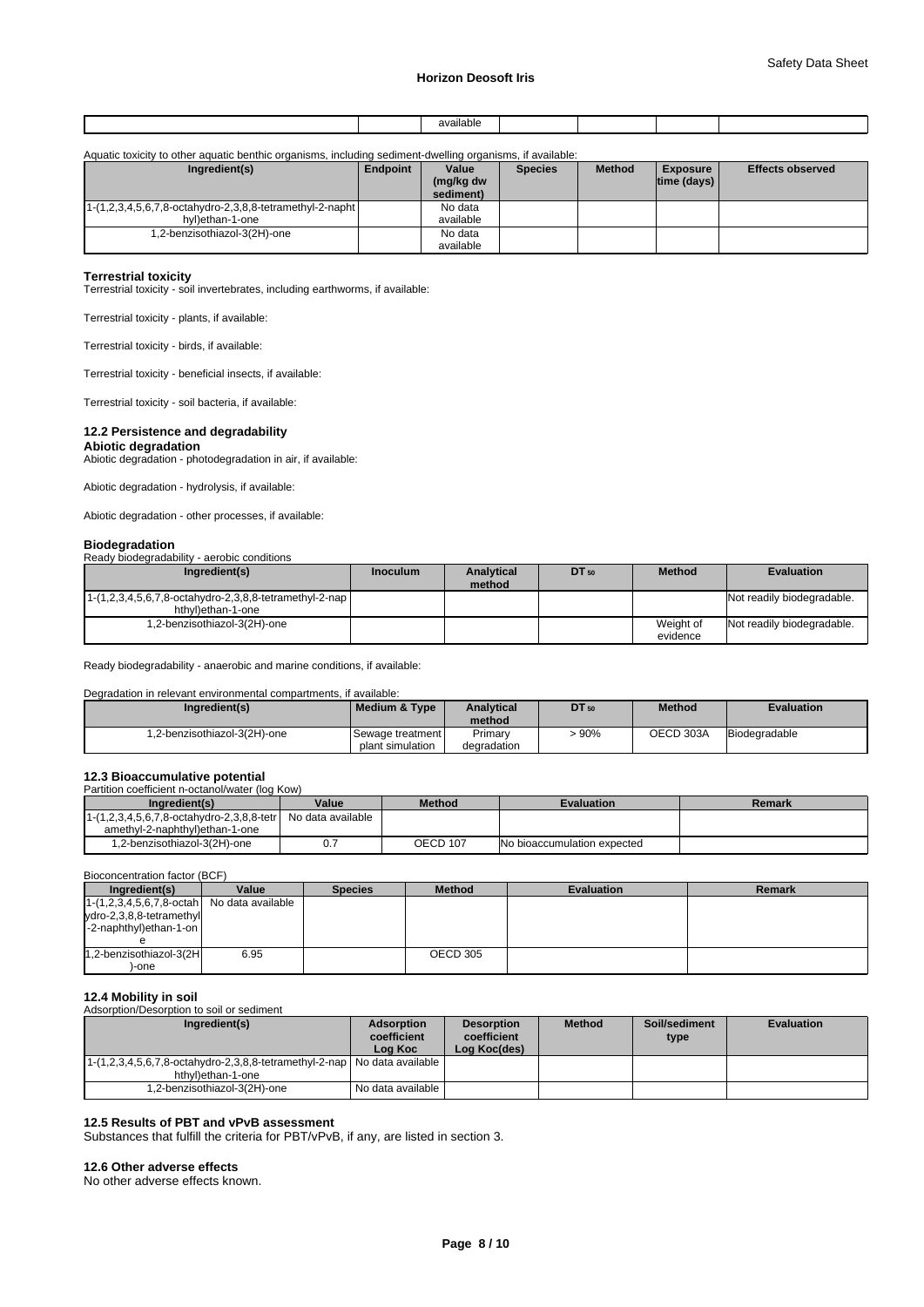### **SECTION 13: Disposal considerations**

| 13.1 Waste treatment methods<br>Waste from residues / unused<br>products: | The concentrated contents or contaminated packaging should be disposed of by a certified handler<br>or according to the site permit. Release of waste to sewers is discouraged. The cleaned packaging |
|---------------------------------------------------------------------------|-------------------------------------------------------------------------------------------------------------------------------------------------------------------------------------------------------|
| European Waste Cataloque:                                                 | material is suitable for energy recovery or recycling in line with local legislation.<br>200130 - detergents other than those mentioned in 200129.                                                    |
| Empty packaging<br><b>Recommendation:</b>                                 | Dispose of observing national or local regulations.                                                                                                                                                   |

**Suitable cleaning agents:** Water, if necessary with cleaning agent.

### **SECTION 14: Transport information**

#### **Land transport (ADR/RID), Sea transport (IMDG), Air transport (ICAO-TI / IATA-DGR)**

### **14.1 UN number:** Non-dangerous goods

**14.2 UN proper shipping name:** Non-dangerous goods

**14.3 Transport hazard class(es):** Non-dangerous goods

**Class:** -

### **14.4 Packing group:** Non-dangerous goods

**14.5 Environmental hazards:** Non-dangerous goods

**14.6 Special precautions for user:** Non-dangerous goods

**14.7 Transport in bulk according to Annex II of MARPOL and the IBC Code:** Non-dangerous goods

### **SECTION 15: Regulatory information**

#### **15.1 Safety, health and environmental regulations/legislation specific for the substance or mixture**

#### **EU regulations:**

- Regulation (EC) No 1272/2008 CLP
- Regulation (EC) No. 1907/2006 REACH

• Regulation (EC) No. 648/2004 - Detergents regulation

#### **Authorisations or restrictions (Regulation (EC) No 1907/2006, Title VII respectively Title VIII):** Not applicable.

#### **Ingredients according to EC Detergents Regulation 648/2004**

cationic surfactants < 5% perfumes, Hexyl Cinnamal, Benzyl Alcohol, Coumarin, Hydroxyisohexyl 3-Cyclohexene Carboxaldehyde, Benzisothiazolinone

The surfactant(s) contained in this preparation complies(comply) with the biodegradability criteria as laid down in Regulation (EC) No. 648/2004 on detergents. Data to support this assertion are held at the disposal of the competent authorities of the Member States and will be made available to them, at their direct request or at the request of a detergent manufacturer.

#### **15.2 Chemical safety assessment**

A chemical safety assessment has not been carried out on the mixture

### **SECTION 16: Other information**

*The information in this document is based on our best present knowledge. However, it does not constitute a guarantee for any specific product features and does not establish a legally binding contract*

**SDS code:** MS1001836 **Version:** 01.1 **Revision:** 2018-01-25

**Reason for revision:**

This data sheet contains changes from the previous version in section(s):, 2, 3, 16

#### **Classification procedure**

The classification of the mixture is in general based on calculation methods using substance data, as required by Regulation (EC) No 1272/2008. If for certain classifications data on the mixture is available or for example bridging principles or weight of evidence can be used for classification, this will be indicated in the relevant sections of the Safety Data Sheet. See section 9 for physical chemical properties, section 11 for toxicological information and section 12 for ecological information.

#### **Full text of the H and EUH phrases mentioned in section 3:**

• H225 - Highly flammable liquid and vapour.

- H226 Flammable liquid and vapour.
- H290 May be corrosive to metals
- H302 Harmful if swallowed. • H311 - Toxic in contact with skin.
- H312 Harmful in contact with skin.
- H314 Causes severe skin burns and eye damage.
- H315 Causes skin irritation.
- H317 May cause an allergic skin reaction.
- H318 Causes serious eye damage.
- H319 Causes serious eye irritation. • H336 - May cause drowsiness or dizziness.